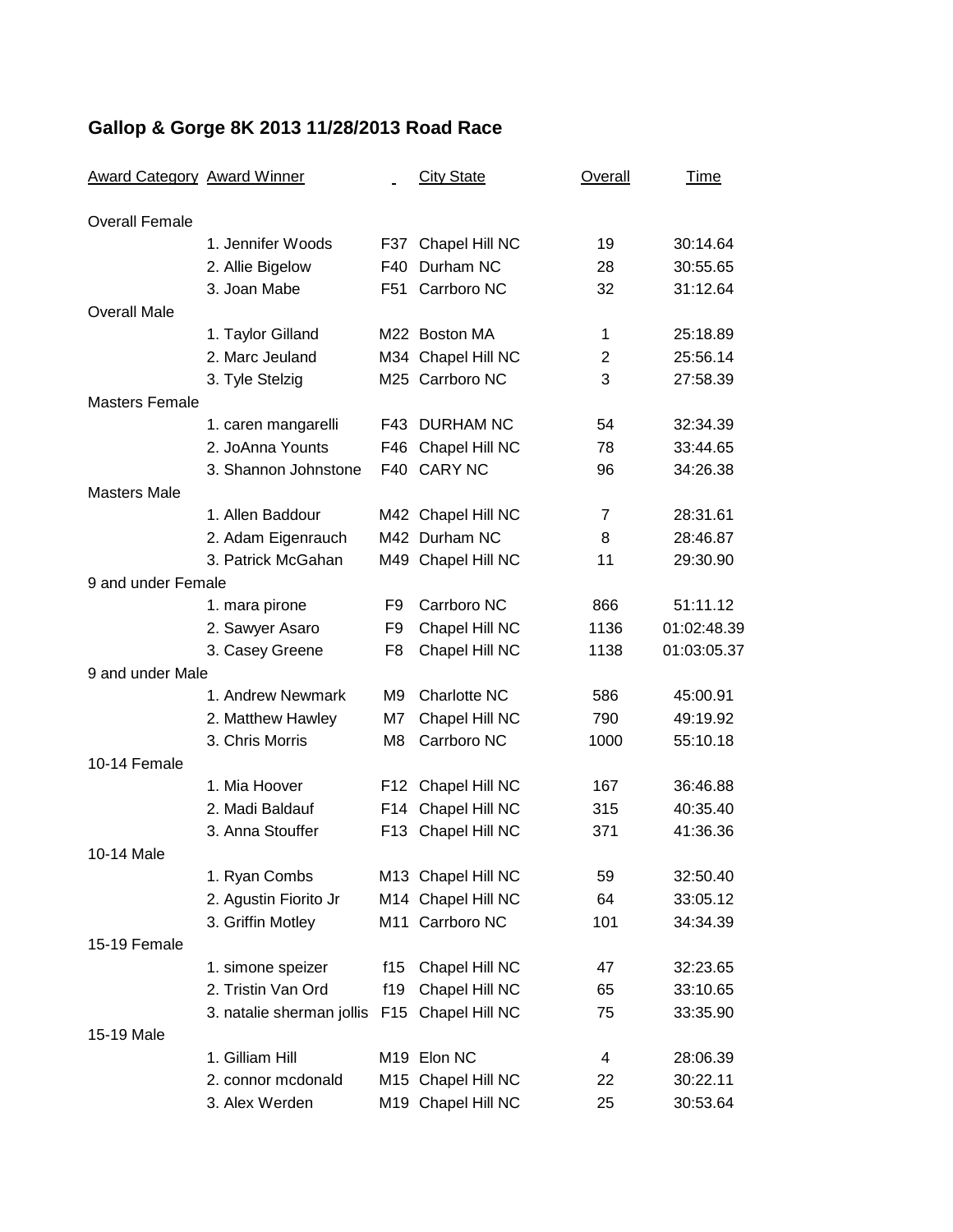| 20-24 Female |                           |                 |                      |     |          |
|--------------|---------------------------|-----------------|----------------------|-----|----------|
|              | 1. Miranda Wodarski       | F <sub>21</sub> | Chapel Hill NC       | 33  | 31:25.39 |
|              | 2. Lia Weiner             | F <sub>24</sub> | Carrboro NC          | 72  | 33:29.65 |
|              | 3. Lindsay Savelli        | F21             | Chapel Hill NC       | 105 | 34:40.86 |
| 20-24 Male   |                           |                 |                      |     |          |
|              | 1. Ryan Baptiste          |                 | M21 Chapel Hill NC   | 6   | 28:18.61 |
|              | 2. Daniel Lane            |                 | M24 Carrboro NC      | 80  | 33:51.14 |
|              | 3. Keegan Kelly           |                 | M24 Carrboro NC      | 84  | 34:02.65 |
| 25-29 Female |                           |                 |                      |     |          |
|              | 1. Leigh West             |                 | F28 Carrboro NC      | 87  | 34:07.89 |
|              | 2. Hannah Goodwin-Bro F28 |                 | Carrboro NC          | 91  | 34:11.64 |
|              | 3. jennifer chu           | f29             | Chapel Hill NC       | 106 | 34:46.13 |
| 25-29 Male   |                           |                 |                      |     |          |
|              | 1. Scott Clifford         |                 | M29 Durham NC        | 36  | 31:34.64 |
|              | 2. Mark Nichols           |                 | M28 Chapel Hill NC   | 45  | 32:17.37 |
|              | 3. Sasha Kozin            |                 | M27 Carrboro NC      | 50  | 32:30.90 |
| 30-34 Female |                           |                 |                      |     |          |
|              | 1. Ellen Moss             |                 | F32 Durham NC        | 60  | 32:52.37 |
|              | 2. Melissa Cunningham     |                 | F34 Carrboro NC      | 97  | 34:28.15 |
|              | 3. Sarah Roberts          |                 | F32 Chapel Hill NC   | 114 | 35:06.15 |
| 30-34 Male   |                           |                 |                      |     |          |
|              | 1. Brian Tajlili          |                 | M31 Durham NC        | 10  | 29:15.37 |
|              | 2. Justin Karpinos        |                 | M32 Nashville TN     | 14  | 29:39.13 |
|              | 3. Matt Seidel            |                 | M32 DURHAM NC        | 23  | 30:28.38 |
| 35-39 Female |                           |                 |                      |     |          |
|              | 1. meredith bazemore      | f38             | Chapel Hill NC       | 53  | 32:33.92 |
|              | 2. Jessica Bishop         | f38             | Chapel Hill NC       | 67  | 33:15.64 |
|              | 3. Andrea McGeary         |                 | F35 Durham NC        | 110 | 34:54.12 |
| 35-39 Male   |                           |                 |                      |     |          |
|              | 1. Dave Mabe              |                 | M38 Chapel Hill NC   | 5   | 28:09.11 |
|              | 2. David Nash             |                 | M35 Chapel Hill NC   | 9   | 28:51.91 |
|              | 3. Brian Baas             |                 | M39 Carrboro NC      | 29  | 30:55.89 |
| 40-44 Female |                           |                 |                      |     |          |
|              | 1. Ilona Jaspers          |                 | F44 Carrboro NC      | 102 | 34:36.39 |
|              | 2. Sandra Lara-Cinisom    |                 | F44 Chapel Hill NC   | 130 | 35:27.90 |
|              | 3. Jennifer Goldstein     |                 | F42 Carrboro NC      | 137 | 35:42.41 |
| 40-44 Male   |                           |                 |                      |     |          |
|              | 1. Crystian Kumnick       |                 | M43 Chapel Hill NC   | 12  | 29:38.11 |
|              | 2. JAMES BANNER           |                 | M41 Winston Salem NC | 13  | 29:38.65 |
|              | 3. miles gilliom          |                 | m42 Chapel Hill NC   | 15  | 29:45.37 |
| 45-49 Female |                           |                 |                      |     |          |
|              | 1. Helen Antipov          |                 | F46 Durham NC        | 104 | 34:38.86 |
|              | 2. Hannah Hannan          |                 | F48 Chapel Hill NC   | 216 | 38:08.62 |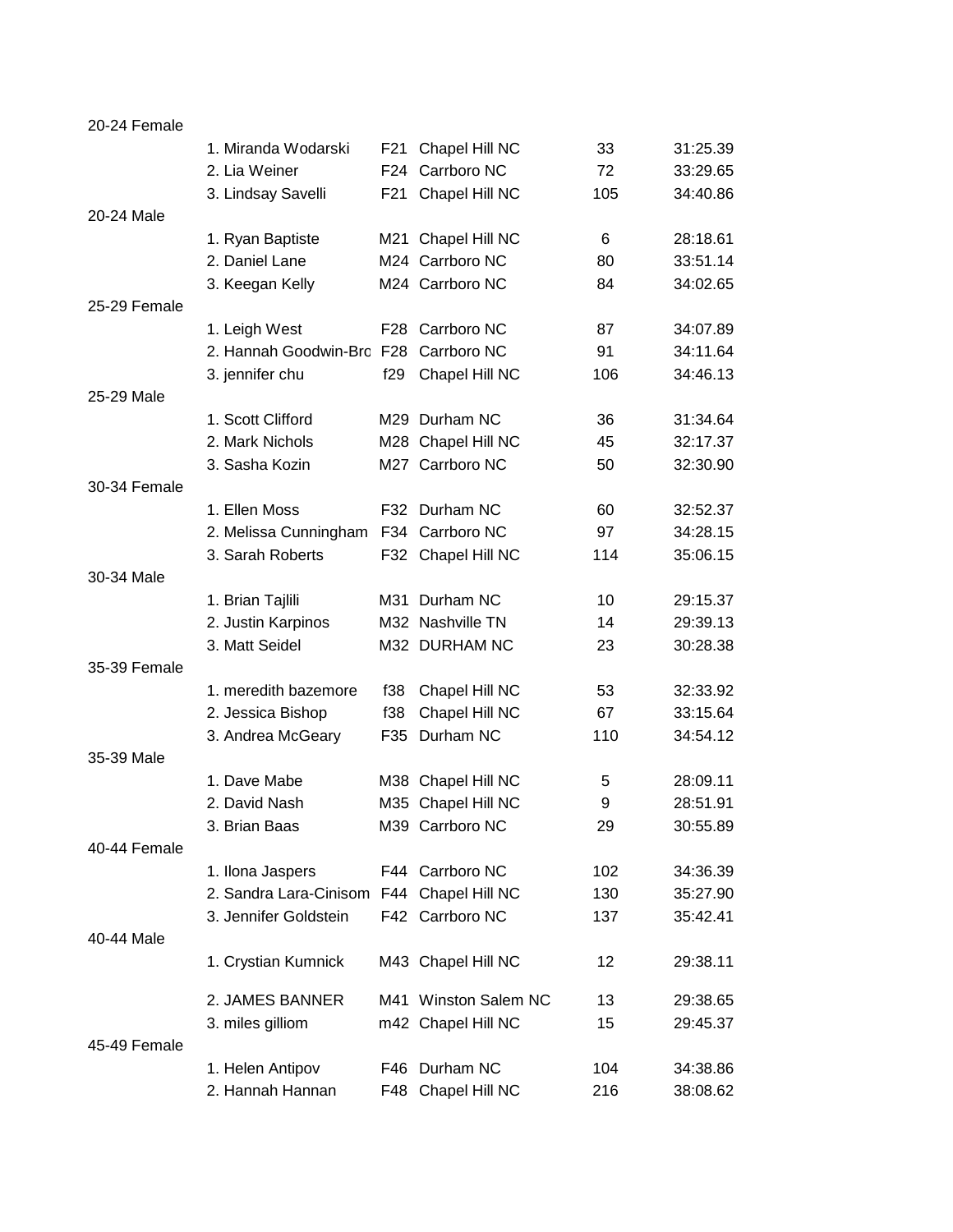|                     | 3. ilene speizer                      | f48 | Chapel Hill NC         | 224  | 38:15.87             |
|---------------------|---------------------------------------|-----|------------------------|------|----------------------|
| 45-49 Male          |                                       |     |                        |      |                      |
|                     | 1. Barton Bechard                     |     | M49 Durham NC          | 20   | 30:17.64             |
|                     | 2. Andrew Scribner                    |     | M45 DURHAM NC          | 40   | 31:58.39             |
|                     | 3. Lars Pedersen                      |     | M45 Chapel Hill NC     | 42   | 31:59.39             |
| 50-54 Female        |                                       |     |                        |      |                      |
|                     | 1. Amy Robbins                        | F51 | Charlottesville VA     | 146  | 35:56.64             |
|                     | 2. Sue Wright                         | F54 | Harrisburg PA          | 211  | 38:01.67             |
|                     | 3. Susan Chesser                      | F51 | Durham NC              | 304  | 40:22.89             |
| 50-54 Male          |                                       |     |                        |      |                      |
|                     | 1. John Hinton                        |     | m51 Chapel Hill NC     | 16   | 29:58.89             |
|                     | 2. john anderson                      |     | m52 Pfafftown NC       | 17   | 30:02.61             |
|                     | 3. Mike Kelley                        |     | m54 Chapel Hill NC     | 21   | 30:21.37             |
| 55-59 Female        |                                       |     |                        |      |                      |
|                     | 1. Sheri Branson                      |     | F55 Chapel Hill NC     | 226  | 38:21.13             |
|                     | 2. Carolyn Crump                      | F57 | Carrboro NC            | 340  | 41:02.64             |
|                     | 3. Nancy Smith                        | F55 | Durham NC              | 370  | 41:36.16             |
| 55-59 Male          |                                       |     |                        |      |                      |
|                     | 1. Kevin Nickodem                     |     | M57 Chapel Hill NC     | 18   | 30:10.40             |
|                     | 2. David Couper                       |     | M59 Chapel Hill NC     | 66   | 33:12.89             |
|                     | 3. Eric Paul                          |     | M56 Carrboro NC        | 94   | 34:17.65             |
| 60-64 Female        |                                       |     |                        |      |                      |
|                     | 1. Kevin McNeilly                     |     | F62 Carrboro NC        | 522  | 43:55.39             |
|                     | 2. MARIA BELL                         |     | F63 Charlottesville VA | 597  | 45:27.88             |
|                     | 3. Joan Boone                         |     | F61 Efland NC          | 836  | 50:22.89             |
| 60-64 Male          |                                       |     |                        |      |                      |
|                     | 1. Roger Mitchell<br>2. John Northen  |     | M63 Carrboro NC        | 209  | 37:58.15<br>38:11.12 |
|                     |                                       |     | M63 Chapel Hill NC     | 220  |                      |
| 65-69 Female        | 3. Seth Hetherington                  |     | m61 Chapel Hill NC     | 267  | 39:28.64             |
|                     |                                       |     |                        |      |                      |
|                     | 1. Sheelaghsam Anders F66 Carrboro NC |     |                        | 850  | 50:42.90             |
|                     | 2. Donna Wightman                     | F65 | Chapel Hill NC         | 909  | 52:08.93             |
|                     | 3. Margie Emshoff                     | f68 | Chapel Hill NC         | 1015 | 56:01.63             |
| 65-69 Male          |                                       |     |                        |      |                      |
|                     | 1. JIM BELL                           |     | M68 Charlottesville VA | 237  | 38:37.37             |
|                     | 2. Richard Kohrman                    |     | M65 Mebane NC          | 339  | 41:02.37             |
|                     | 3. William Vann                       |     | M65 Chapel Hill NC     | 346  | 41:08.40             |
| 70 and Above Female |                                       |     |                        |      |                      |
|                     | 1. Judy Harold                        |     | F70 Springfield OR     | 579  | 44:51.18             |
|                     | 2. Sharon Roggenbuck                  | F75 | Hillsborough NC        | 1064 | 57:29.86             |
|                     | 3. Mary McKown                        |     | F72 Chapel Hill NC     | 1126 | 01:01:57.12          |
| 70 and Above Male   |                                       |     |                        |      |                      |
|                     | 1. Jerry Harris                       |     | M73 DURHAM NC          | 627  | 45:58.65             |